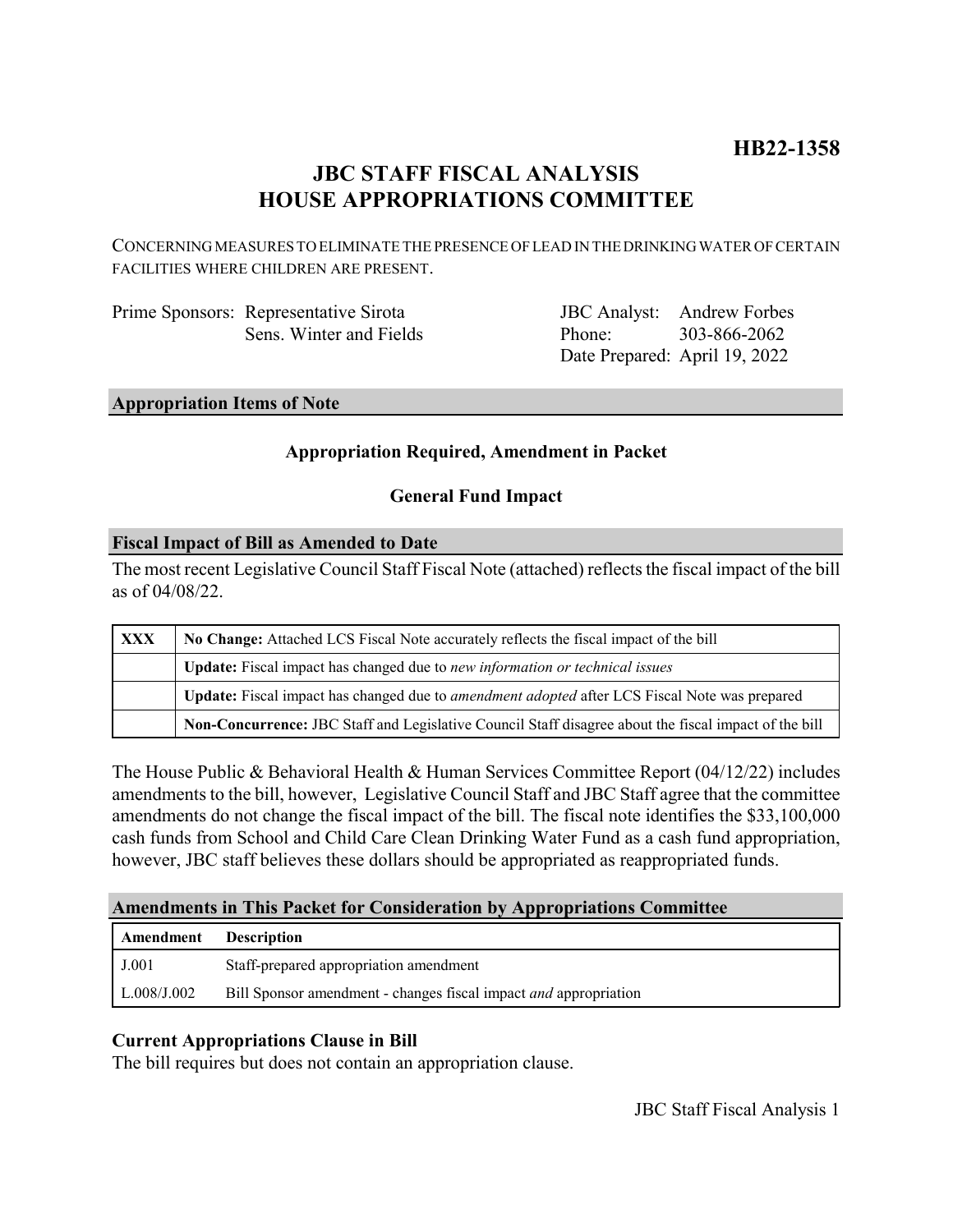### **Description of Amendments in This Packet**

**J.001** Staff has prepared amendment **J.001** (attached) to add a provision appropriating a total of \$67,506,670 to the Department of Public Health and Environment for FY 2022-23, including \$34,406,670 General Fund and \$33,100,000 reappropriated funds. This provision also states that the appropriation is based on the assumption that the Department will require an additional 8.0 FTE. Of the General Fund appropriation, \$505,498 is reappropriated to the Governors Office of Information Technology.

### **L.008 and J.002**

Bill Sponsor amendment **L.008** (attached) strikes everything below the enacting clause and reduces expenditures around several components when compared to the introduced bill. Staff has prepared **J.002** (attached) to add a provision appropriating a total of \$38,648,019 to the Department of Public Health and Environment for FY 2022-23, including \$20,648,019 General Fund and \$18,000,000 reappropriated funds. This provision also states that the appropriation is based on the assumption that the Department will require an additional 8.0 FTE. Of the General Fund appropriation, \$505,498 is reappropriated to the Governors Office of Information Technology. The introduced verison of the bill accounted for all schools within the state and required all schools to perform a drinking water inventory, as well as provide one bottle filling stations for every 100 students or children. In addition the introduced version of the bill required remediation on all water levels above 1 parts per billion of lead. L.008 removes the inventory and bottle filling station requirements and raises the testing costs while also raising the remediation levels for lead to over 5 parts per billion.

### **Points to Consider**

*General Fund Impact*

The Joint Budget Committee has proposed a budget package for FY 2022-23 based on the March 2022 Legislative Council Staff revenue forecast. The budget package includes two set-asides:

- \$40.0 million General Fund for bills that create ongoing obligations; and
- \$900.0 million General Fund for bills that create one-time obligations in FY 2022-23.

The \$40.0 million *appropriations* set-aside includes an additional \$6.0 million General Fund to provide a 15.0 percent General Fund reserve for those appropriations. The \$900.0 million *obligations* set-aside does not include an additional amount for a General Fund reserve and, assumes, but does not require, that obligations be addressed through statutory transfers rather than appropriations. Therefore *appropriations* from the \$900.0 million set-aside require an additional 15.0 percent to maintain the statutory General Fund reserve.

This bill creates an ongoing obligation and requires a General Fund appropriation of \$1,306,670 for FY 2022-23, reducing the \$40.0 million set aside by the same amount.

This bill also creates a one-time obligation and requires a General Fund appropriation of \$33.1